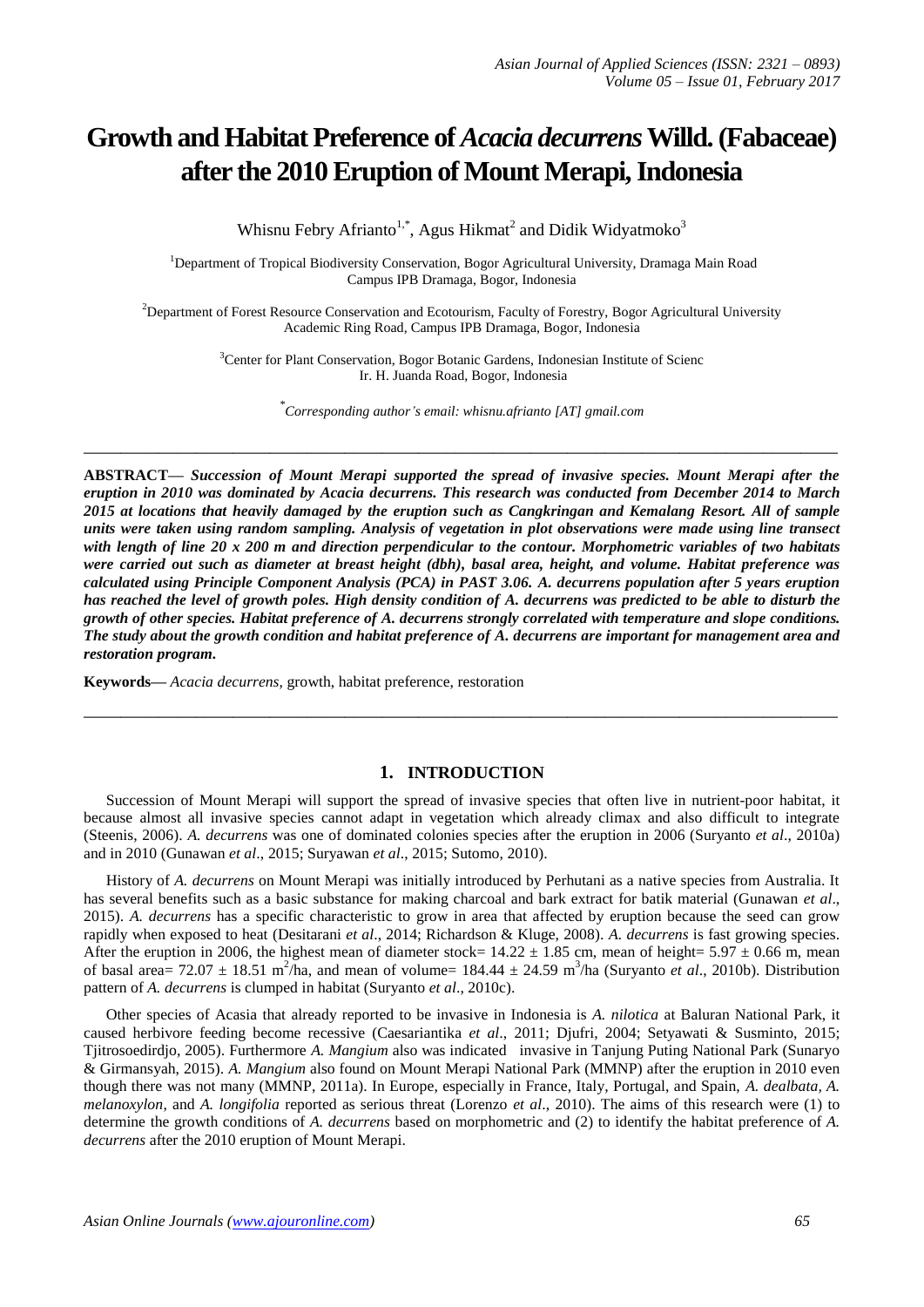## **2. METHOD**

### *2.1. Study site*

MMNP is administratively located in 2 provinces, Yogyakarta Province (Sleman District) and Central Java Province (Magelang, Boyolali, and Klaten District). The research locations were at heavily damage, Cangkringan Resort (CR) and Kemalang Resort (KR). Heavily damaged areas are habitat affected by the eruption thereby there is no vegetation left. The research was conducted from December 2014 to March 2015, approximately after 5 year the eruption in 2010.



**Figure 1**: Map of sampling sites on Merapi Mount. Heavily damage area indicated by red color. (1) Cangkringan Resort and (2) Kemalang Resort (MMNP 2011b).

#### *2.2. Sampling*

All of sample units were taken using random sampling method. Analysis of vegetation in plot observations were made using line transect method with length of line 20 m x 200 m direction perpendicular to the contour. Vegetation sampling was made in a plot that is divided into each plots 20 m x 20 m (tree), 10 m x 10 m (pole), 5 m x 5 m (sapling), and 2 m x 2 m (seedling). Total sampling plots were determined using species area curve (Cain 1938; Scheiner 2003). A hagameter was used to determine height of *A. decurrens*. A phi-band was used to determine diameter at breast height (dbh) of *A. decurrens*. Global positioning system (GPS) was used to determine elevation. A clinometer sunto was used to determine slope. A thermo hygrometer was used to determine temperature and humidity. Line intercept method was used to determine cover (combine canopy and undergrowth covers).

## *2.3 Analysis data*

The important quantitative analysis such as density, basal area, and volume is an expression of the numerical strength of species where the total number of individuals of each species in all plot is divided by the total number of plot studied.

Density calculated by the equation:

Density Total individual of species Total of plot (ha) Basal area per plot was calculated by: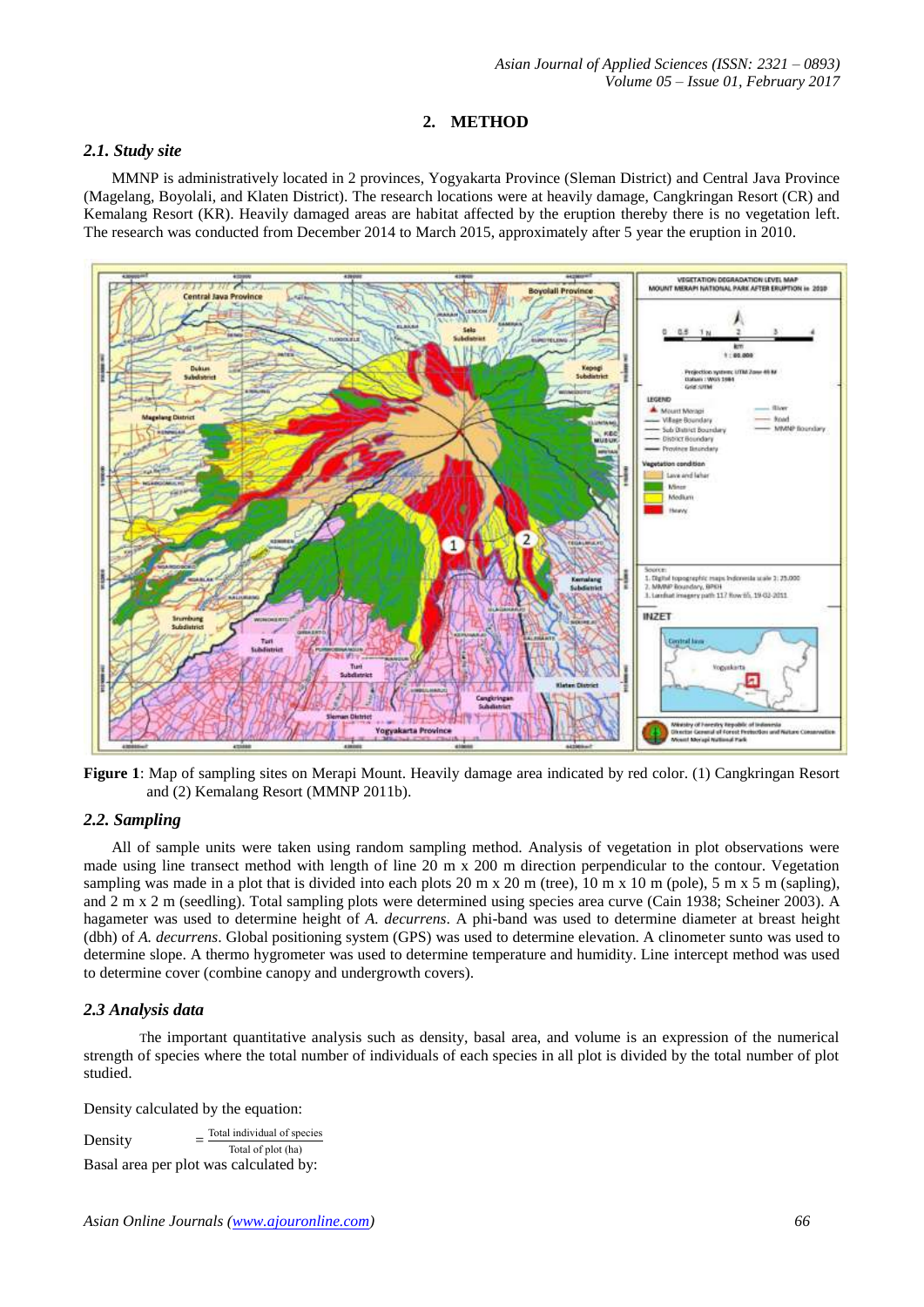Basal area  $\mathbf{1}$  $\overline{\mathcal{L}}$  $\lim_{i=1}^n \frac{1}{4} \pi$  dbhi<sup>2</sup> Volume per plot was calculated by: Volume  $\mathbf{1}$  $\overline{\mathcal{L}}$  $\frac{n}{i=1}$   $\frac{1}{4}$   $\pi$  dbhi<sup>2</sup> h 0.8

Description: dbhi is diameter at breast height (dbh) on the plot to i; and h is the height.

Differences median value of morphometric variables of two habitat were calculated using non-parametric analysis Mann-Whitney (Fowler, 1998). Calculating difference mean value of abiotic environmental variables such as elevation, slope, temperature, humidity, cover of two habitats were used T-test analysis (Fowler, 1989). All of those analyses were calculated using SPSS 16. Habitat preference was calculated using multivariate analysis of Principle Component Analysis (PCA) in PAST 3.06. PCA is a statistical analysis techniques to transform original variables that still correlate into a set of new variables to eventually become uncorrelated (Widarjano, 2010).

#### **3. RESULTS AND DISCUSSION**

#### *3.1 Dynamic growth*

The result of dinamic growth showed that the mean of dbh  $(13.53 \pm 3.28 \text{ cm})$  and mean of height  $(10.65 \pm 2.29 \text{ m})$  in CR was similar mean of dbh  $(13.58 \pm 2.61 \text{ cm})$  and mean of height  $(11.84 \pm 2.35 \text{ m})$  in KR. Meanwhile, mean of basal area  $(0.10 \pm 0.05 \text{ m}^2/\text{ha})$  and mean of volume  $(0.92 \pm 0.61 \text{ m}^3/\text{ha})$  in CK is higher than mean of basal area  $(0.01 \pm 0.01 \text{ m}^2/\text{ha})$  and mean of volume  $(0.14 \pm 0.02 \text{ m}^3/\text{ha})$  in KR. Analysis of difference median in both showed that *A. decurrens* has significant differences on height ( $U=2268.50$ ;  $P < 0.001$ ), basal area ( $U=0.00$ ;  $P < 0.001$ ), and volume  $(U= 8.00; P < 0.001)$  (Table 1).

**Table 1** Mean of morphometric of *A. decurrens* in CR and KR.

| Morphometric          | Location         |                  | Mann-Whitney |         |     |
|-----------------------|------------------|------------------|--------------|---------|-----|
|                       | CR               | KR               | U            |         | P   |
| $dbh$ (cm)            | $13.53 \pm 3.28$ | $13.58 \pm 2.61$ |              | 3141.00 | ns  |
| Height $(m)$          | $10.65 \pm 2.29$ | $11.84 \pm 2.35$ |              | 2268.50 | *** |
| Basal area $(m^2/ha)$ | $0.10 \pm 0.05$  | $0.01 \pm 0.01$  |              | 0.00    | *** |
| Volume $(m^3/ha)$     | $0.92 \pm 0.61$  | $0.14 \pm 0.02$  |              | 8.00    | *** |

The morphometric of *A. decurrens* was tested using Mann-Whitney U test. U values their significance are: \**P* < 0.05; \*\**P* < 0.01; \*\*\* *P* < 0.001

The density of seedlings, saplings and poles in CR were higher than KR. Condition of *A. decurrens* in both habitats have high dominance, it can give negative impact to growth of others species. Density conditions in CR and KR showed in Figure 2. Tree stage is still found in both habitats because it is not affected by the eruption in 2010. Abundance of *A. decurrens* in CR was dominated by sapling (173 individuals) and pole (100 individuals), and it is higher than in KR. Abundance of seedling and tree in both habitats is low. Suryawan *et al*., (2015) revealed that number of seedlings of *A. decurrens* in both locations was lower than sapling and poles. Those conditions showed that the "*J*" curve was not inverted because absence of regeneration species was not adequate (Dendang & Handy, 2015; Hilman, 2012). Steenis (2006) stated that under herb will be grown the fast growing woody trees (tree weeds) after finding a chance to germinate, settle down and have a rapid growth. However, after age of 10-25 years, the tree weeds will die and others perfect trees will appear.

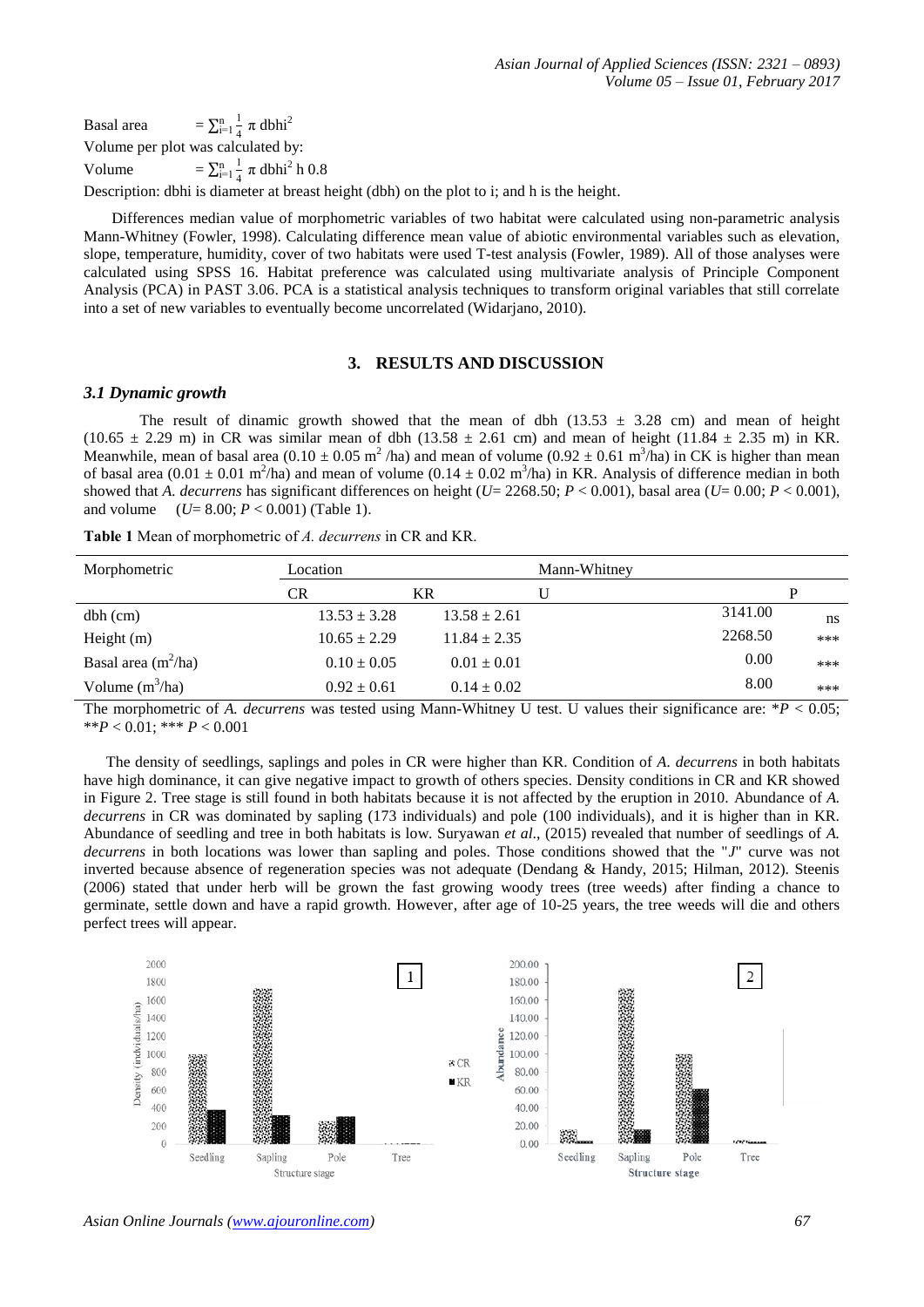#### **Figure 2**: (1) Density and (2) abundance condition of *A. decurrens*

#### *3.2 Habitat preference*

T-test difference mean between two habitat showed significant differences on elevation (*t* = -7.48; *P* < 0.001), temperature ( $t = 0.00$ ;  $P < 0.001$ ), and humidity ( $t = 0.28$ ;  $P < 0.05$ ). PCA performed can be grouped into 2 components that have eigenvalue  $> 1$ . The first Principal Component (PC 1) has eigenvalues 2.20 and able to explain variance 36.67 % of total data. The second Principal Component (PC 2) has eigenvalues 1.50 and able to explain variance 24.97 % of total data. The cumulative of principal component 1 and 2 can able explain variance 61.64% of total data.

| PC | Eigenvalue | % variance | Cumulative eigenvalue | Cumulative % |
|----|------------|------------|-----------------------|--------------|
|    | 2.20       | 36.67      | 2.20                  | 36.67        |
| 2  | 1.50       | 24.97      | 3.70                  | 61.64        |
| 3  | 0.94       | 15.72      | 4.64                  | 77.36        |
| 4  | 0.81       | 13.57      | 5.46                  | 90.93        |
|    | 0.44       | 7.28       | 5.89                  | 98.21        |
| 6  | 0.11       | 1.79       | 6.00                  | 100.00       |

**Table 3** Principal component analysis on five abiotic environment variables and abundance of *A. decurrens*.

PC1 indicated that value of temperature (0.60) and humidity (-0.47) have the highest effect. PC 2 indicated that value of cover (0.65) and slope (0.56) have the highest effect. Colonies of *A. decurrens* can be dominant because its character of this species include the ability to grow in various types of habitat (Maslin & McDonald, 2004).

Table 3: Factor loadings of principal component analysis on five abiotic environment variables and abundance of *A. decurrens*. High factor loadings are indicated by gray cells.

|             | PC <sub>1</sub> | PC <sub>2</sub> | PC <sub>3</sub> | PC <sub>4</sub> | PC <sub>5</sub> | PC 6    |
|-------------|-----------------|-----------------|-----------------|-----------------|-----------------|---------|
| Elevation   | $-0.41$         | 0.56            | $-0.06$         | 0.03            | $-0.58$         | 0.43    |
| Slope       | 0.33            | 0.18            | 0.29            | 0.88            | 0.00            | 0.05    |
| Temperature | 0.60            | 0.14            | $-0.27$         | $-0.21$         | 0.22            | 0.67    |
| Humidity    | $-0.47$         | $-0.46$         | 0.34            | 0.13            | 0.29            | 0.59    |
| Cover       | $-0.21$         | 0.65            | 0.26            | $-0.13$         | 0.66            | $-0.10$ |
| Abundance   | 0.31            | 0.01            | 0.81            | $-0.39$         | $-0.30$         | 0.02    |

Figure 3 showed that the presence of *A. decurrens* scattered in various environmental conditions in both habitat. Abundance was positively correlated with slope and temperature. Temperature arrow has angle adjacent with abundance of *A. decurrens* arrow that indicates strong correlation. Cover, elevation, and humidity negatively correlated with abundance of *A. decurrens*. Acacia species tend to like heat conditions because positively correlated with germination ability (Brown *et al*., 2003; Danthu *et al*., 2003).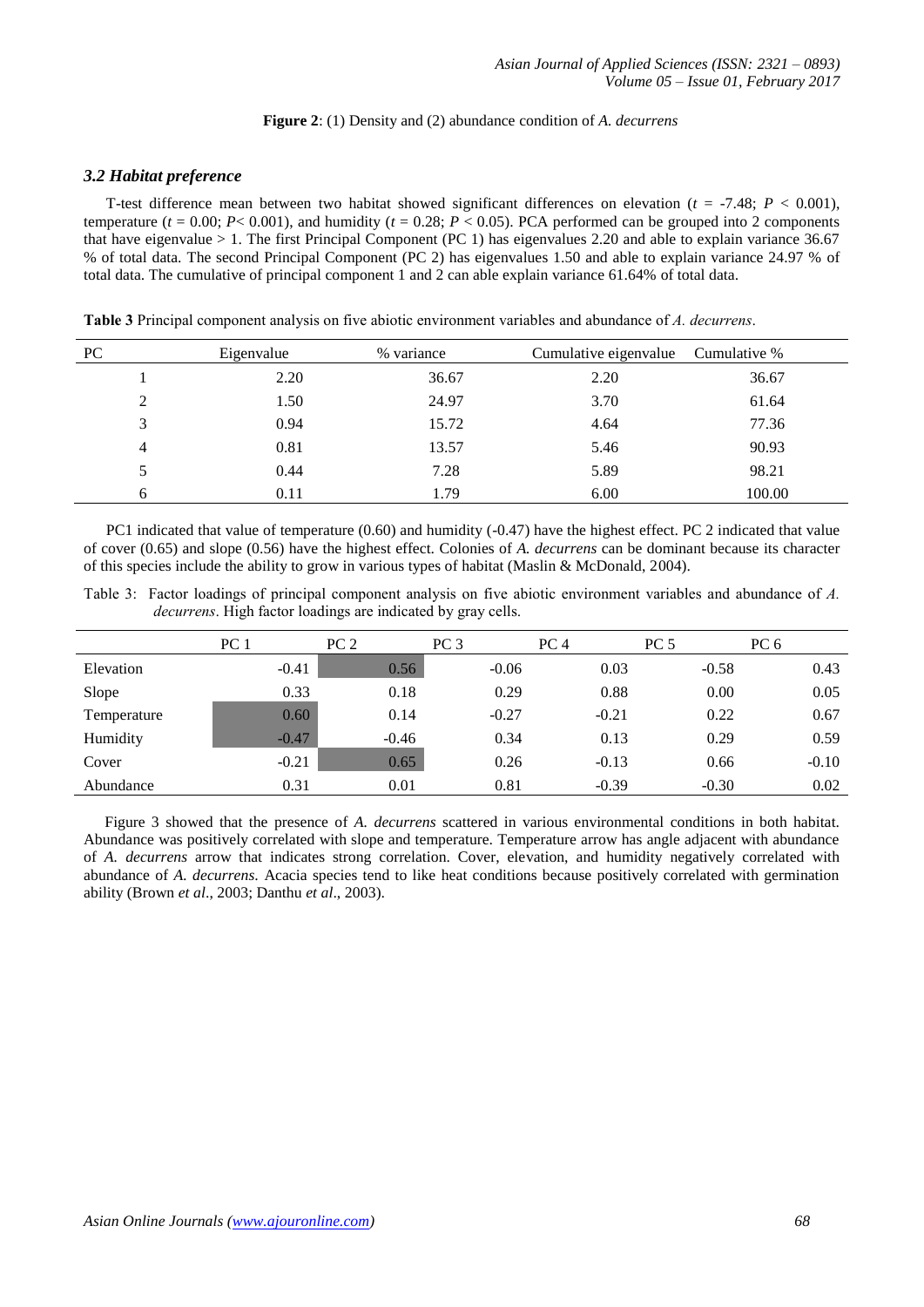

Component 1

**Figure 3:** Biplot of PCA relation between abiotic with abundance of *A. decurrens.* CR indicated by green color and KR by red color.

#### *3.3 Conservation implication*

Information characteristics habitat of *A. decurrens* can be used as database for management area. Some treatments that can be applied to control invasive species were (1) Biological control (Meyer & Fourdrigniez, 2011; Pouteau *et al*., 2015). Fungi of *Colletotrichum gloeosporioides* f. sp. miconiae reported successfully controlled of invasive species *Miconia calvescens* (Meyer and Fourdrigniez, 2012), whereas, in South Africa reported *A. longifolia* successfully pressed reproduction by insect *Trichilogaster acaciaelongifoliae* Froggatt (Dennill & Donnelly, 1991) and also *A. pycnantha* with *Trichilogaster* sp. A (Hoffman *et al*., 2002). (2) Planting native species is also an important factor in restoration program. MMNP has doing restoration by planting *Schima wallichii*. *S. wallichii* recommended is main crop of 95 native species on Mount Merapi (GMU, 2011). Preliminary data from MMNP suggest that only *S. wallichii* can grow than others native species such as *Syzygium polyanthum*, *Inocarpus fagiferus*, *Syzygium cumini*. Native species restoration must have high growth rate because population growth rate of invasive species  $(\lambda)$  is higher than native species (Ramula *et al*., 2008).

More importantly, restoration must consider specific of local conditions (Wakler *et al*., 2009). Existence of invasive species should be studied, especially about environmental impacts, because in handling the problems require high cost (Rejmanék *et al*., 2013). Negative effect of *A. decurrens* should be considered for other species. For example, other species of Acacia reported has anegative effects due to allelopathic among others, thermed *A. nilotica* (Bashir, 1991; El Khawas & Shehata, 2005; Al Wakeel *et al.*, 2007), *A. auriculiformis* (Jadhav & Gaynar, 1992; Rafiqul *et al*., 2003; Vijayan, 2015), *A. confusa* (Chou *et al*., 1998), *A. dealbata* (Lorenzo *et al*., 2008), *A. melanoxylon* (Gonzales *et al*., 1995; Souto *et al*., 2001), *A. cyanophylla* (El Ayeb *et al*., 2014), *A. mangium* (Ismail & Metali, 2014), *A. tortilis* (Noumi & Chaieb, 2011), *A. saligna* (Kamel & Hammad, 2015), *A. holosericea* (Quddus *et al*., 2014). Another important side to be considered is condition of Mount Merapi, where still has potential eruption. Existence of *A. decurrens* which has a high density could be an obstacle and deterrent to pyroclastic flows.

## **4. CONCLUSION**

*A. decurrens* growth after the eruption in 2010 showed has reaching the pole, which height, basal area, and volume of *A. decurrens* have significant differences in both locations. Habitat preference of *A.decurrens* positively correlated with temperature and slope conditions. Information about the growth dynamics and habitat preference can be used as a consideration to restoration programs.

#### **5. ACKNOWLEDGEMENTS**

We would like to thank Edy Sutiyarto, the Head of Merapi Mount National Park for permission to enter the national park and conduct the field data collections, to Ardiyani Kusumastuti and Nugroho Sigit Darmawan for field assistance. We would like to thank Kardi, Sumar, Syama, and staff of MMNP for their help of data collection in the field. We would Iike to thank Lido de Rio, Triana Candraningrum, M. Fadyl Yunizar and Primadian Atnaryan who helped during stay in Yogyakarta. We would like to thank Laboratory staff of Gadjah Mada University for permission to borrow field equipment's. We are grateful to anonymous reviewers who substantially improved a first version of our manuscript, and lots of other kind helps that could not be mention here.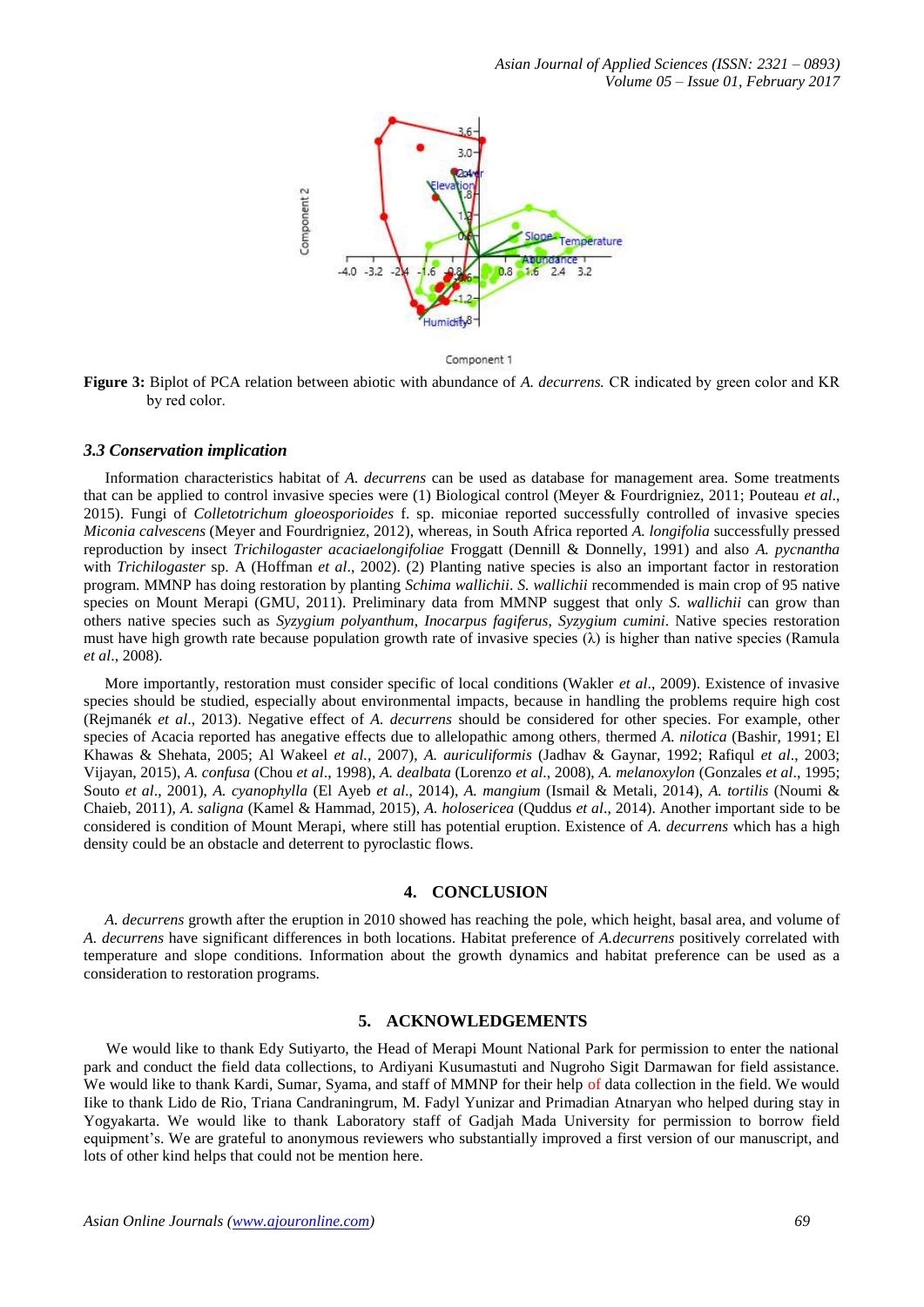## **6. REFERENCES**

- Al Wakeel SAM, Gabr MA, Hamid AA, Abu El Soud WM, "Allelopathic effects of *Acacia nilotica* leaf residue on *Pisum sativum* L", Allelopathy Journal, vol. 19, no. 2, pp. 411-412, 2007.
- Bashir HS, "Some observations on the effect of forest tree species on ground vegetation at Pabbi Forest, Kharian". Pakistan Journal of Forestry", vol. 41, pp. 173–177, 1991.
- Brown J, Enright NJ, Miller BP, "Seed production and germination in two rare and three common co-occurring Acacia species from south-east Australia", Austral Ecology, vol. 28, pp. 271–280, 2003.
- Caesariantika E, Kondo T, Nakagoshi N, "Impact of *Acacia nilotica* (L.) Willd. ex Del invasion on plant species diversity in the Bekol Savanna, Baluran National Park, East Java, Indonesia", Tropics, vol. 20, no. 2, pp. 45-53, 2011.
- Cain SA, "The species-area curve", American Midland Naturalist, vol. 19, pp. 573–581, 1938.
- Chou CH, Fu CY, Li SY, Wang YF, "Allelopathic potential of *Acacia confusa* and related species in Taiwan", Journal of Chemical Ecoloogy, vol 24, pp 2131–2150, 1998.
- Danthu P, Ndongo M, Diaou M, Thiam O, Sarr A, Dedhiou B, Vall OM, "Impact of bush fire on germination of some West African acacias", Forest Ecology and Management, vol. 173, pp. 1-10, 2003.
- Dendang B, Handayani W, "Struktur dan komposisi tegakan hutan di Taman Nasional Gunung Gede Pangrango, Jawa Barat", Pros Sem Nas Masy Biodiv Indon,, vol. 1 no. 4, pp. 691-695, 2015.
- Dennill GB, Donnelly D, "Biological control of *Acacia longifolia* and related weed spesies (Fabaceae) in South Africa". Agriculture, Ecosystem, & Environment, vol. 37, no. 1-3, pp. 115-135, 1991.
- Desitarani, Wiridinata H, Miyakawa H, Rachman I, Rugayah, Sulistyo, Partomihardjo T, Buku Panduan Jenis-Jenis Tumbuhan Restorasi, JICA, Indonesian Institute of Science, Directorate General of Forest Protetion and Nature Conservation, Indonesia, 2014.
- Djufri, "*Acacia nilotica* (L.) Willd. ex Del. dan Permasalahannya di Taman Nasional Baluran Jawa Timur", Biodiversitas, vol. 5, no. 2, pp. 96-104, 2004.
- El Ayeb A, Jannet BH, Shikiri FH, "Effects of *Acacia cyanophylla* Lindl. extracts on seed germination and seedling growth of four crop and weed plants", Turkish Journal of Biology, vol. 37, pp. 305-314, 2013.
- El Khawas S, Shehata MM, "The allelopathic potentialities of *Acacia nilotica* and *Eucalyptus rostrata* on monocot (Zea mays L.) and dicot (*Phaseolus vulgaris* L.)", Plant Biotechnology, vol. 4, no.. 1, pp. 23-24, 2005.
- Fowler J, Cohen L, Jarvis P, Practical statistics for field biology  $2<sup>th</sup>$  Ed. John Willey & Sons, USA, 1989.
- [GMU] Gajah Mada Universitasy, Survey Kondisi Tumbuhan dan Satwa Liar Taman Nasional Gunung Merapi Paska Erupsi Tahun 2010. GMU and MMNP, Indonesia, 2011.
- González L, Souto XC, Reigosa MJ, "Allelopathic effects of *Acacia melanoxylon* R.Br. phyllodes during their decomposition". Forest Ecology and Management, vol. 77, pp. 53–63, 1995.
- Gunawan H, Heriyanto NM, Subiandono E, Mas'ud AF, Krisnawati H, "Invasi jenis eksotis pada areal terdegradasi pasca erupsi di Taman Nasional Gunung Merapi", Pros Sem Nas Masy Biodiv Indon, vol. 1, no. 5, pp. 1027-1033, 2015.
- Hilman I, "Komposisi jenis dan struktur tegakan pada areal bekas tebangan di PT Salaki Summa Sejahtera, Provinsi Sumatera Barat", Jurnal Silvikultur Tropika, vol. 3, no. 3, pp. 155-160, 2012.
- Hoffman JH, Impson FAC, Moran VC, Donnelly D, "Biological control of invasive golden wattle trees (*Acacia pycnantha*) by a gall wasp, Trichilogaster sp. (*Hymenoptera: Pteromalidae*), in South Africa", Biological Control, 25, 64-73, 2002.
- Ismail NAN, Metali F, "Allelopathic effects of invasive *Acacia mangium* on germination a growth of local paddy varieties", Journal of Agronomy, vol. 2014, pp. 1-11, 2014.
- Jadhav BB, Gaynar DG, "Allelopathic effects of *Acacia auriculiformis* A. Cunn on germination of rice and cowpea", Indian Journal Plant Physiology, vol. 35, pp. 86–89, 1992.
- Kamel M and Hammad SA, "The allelopathic effect of the exotic tree *Acacia saligna* on the germination of wheat and canola", Ecologia Balkanica, vol. 7, no. 1, pp. 103-112, 2015.
- Lorenzo P, Gonzalez, Reigosa MJ, "The genus Acacia as invader: the characteristic case of *Acacia dealbata* Link in Europe", Ann. For. Sci, vol. 67, no. 101, pp. 1-11, 2010.
- Lorenzo P, Pazos-Malvido E, González L, Reigosa MJ, "Allelopathic interference of invasive *Acacia dealbata*: physiological effects", Allelopathy Journal, vol. 22, pp. 452–462, 2008.
- Maslin BR, McDonald MW, Acacia Search Evaluation of Acacia as a woody crop option for southern Australia. RIRDC, Australia, 2004.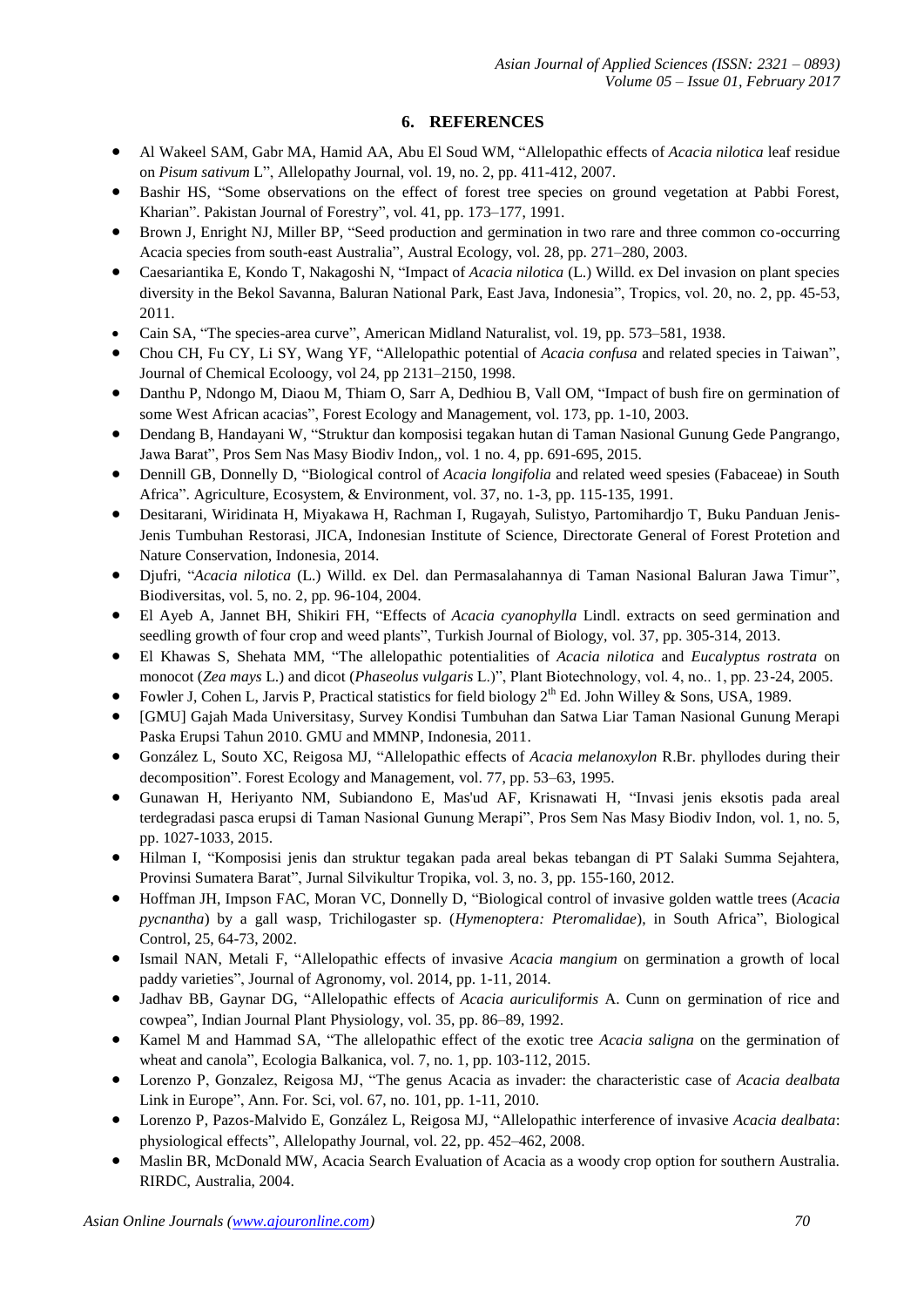- Meyer JY, Fourdrigniez M, "Conservation benefits of biological control: The recovery of a threatened plant subsequent to the introduction of a pathogen to contain an invasive tree species", Biological Conservation, vol. 144, pp. 106–113, 2011.
- Meyer JY, Fourdrigniez M, "Restoring habitat for native and endemic plants through the introduction of a fungal pathogen to control the alien invasive tree *Miconia calvescens* in the island of Tahiti", BioControl, vol. 57, pp. 191–198, 2012.
- [MMNP] Mount Merapi National Park, Survey kondisi tumbuhan dan satwa liar Taman Nasional Gunung Merapi pascaerupsi 2010, MMNP, Indonesia, 2011a.
- [MMNP] Mount Merapi National Park, Restorasi ekosistem Taman Nasional Gunung Merapi pascaerupsi 2010, Directorate General of Forest Protection and Nature Conservation, MMNP, Indonesia 2011b.
- Noumi Z, Chaieb M, "Allelopathic effect of *Acacia tortilis* (Forssk.) hayne subsp. raddiana (Savi) Brenan in North Africa", Pak. J. Bot, vol. 43, no. 6, pp. 2801-2805, 2011.
- Pouteau R, Meyer JY, Larrue S, "Using range filling rather than prevalence of invasive plant species for management prioritization: the case of *Spathodea campanulata* in the Society Islands (South Pacific)", Ecological Indicator, vol. 54, pp. 87–95, 2015.
- Quddus MS, Bellairs SM, Wurm AS, "*Acacia holosericea* (Fabaceae) litter has allelopathic and physical effects on mission grass (*Cenchrus pedicellatus* and *C. polystachios*) (Poaceae) seedling establishment", Australian Journal of Botany, vol. 62, pp. 189–195, 2014.
- Rafiqul HATM, Ahmed R, Uddin MB, Hossain MK, "Allelopathic effect of different concentration of water extracts of *Acacia auriculiformis* leaf on some initial growth parameters of five common agricultural crops", Journal of Biological Science, vol. 2, pp. 92–100, 2003.
- Ramula S, Knight TM, Burns JH, Buckley YM, "General guidelines for invasive plant management based on comparative demography of invasive and native plant populations", Journal of Applied Ecology, vol. 45, pp. 1124–1133, 2008.
- Rajmanék M., Richardson DM, Pysék P, Vegetation Ecology 2<sup>th</sup> Ed, Maarel and Franklin J, Eds. John Wiley & Sons, West Sussex, 2013.
- Richardson DM, Kluge RL. "Seed banks of invasive Australian Acacia species in South Africa: Role in invasiveness and options for management", Perspectives in Plant Ecology, Evolution and Systematics, vol. 10, pp. 161–177, 2008.
- Scheiner SM, "Six types of species-area curves", Global Ecology & Biogeography vol. 12, pp. 441-447, 2003.
- Setyawati T, Suminto A. "Status regulation and challenges in risk assessment and management of invasive alien species in Indonesia", In Proceeding of the region seminar-workshop on harmonizing methods in risk assessment and management of forest invasive alien plant species in Southeast Asia.," Fernandez JC, Shono K, Barret K, Eds. Bogor, Indonesia Desember 2-5, 2014, pp 74-80, 2015.
- Souto XC, Bolano JC, Gonzalez L, Reigosa MJ. "Allelopathic effects of tree species on some soil microbial populations and herbaceous plants", Biology Plantarum 44, pp. 269–275, 2001.
- Steenis GGGJ. Van, Flora Pegunungan Jawa. Kartwinata JA Eds, LIPI Pr, Bogor, 2006.
- Sunaryo, Girmansyah D, "Identifikasi tumbuhan asing invasif di Taman Nasional Tanjung Puting, Kalimantan Tengah", Pros Sem Nas Masy Biodiv Indon, vol. 1, no. 5, pp. 1034-1039, 2015.
- Suryanto P, Hamzah MZ, Malias MA, Mohamed A. "Post-eruption species dynamic of Gunung Merapi National Park, Java, Indonesia", Journal of Tropical Biology and Conservation, vol. 7, pp. 49-57, 2010a.
- Suryanto P, Hamzah MZ, Alias MA, and Mohamed A, "Species diversity of Gunung Merapi National Park, Java, Indonesia following 2006 eruption", Res Environ Life Sci, vol. 3, no. 1, pp. 1-6, 2010b.
- Suryanto P, Hamzah MZ, Malias MA, Mohamed A, "The dynamic growth and standing stock of *Acacia decurrens* following the 2006 eruption in Gunung Merapi National Park, Java, Indonesia", International Journal of Biology, vol. 2, no. 2, pp. 165-170, 2010c.
- Suryawan D, Sutyarto E, Umaya R, Kurnia A, Hadiyan Y, "Sebaran spesies asing invasif *Acacia decurrens* di kawasan Taman Nasional Gunung Merapi", Pros Sem Nas Masy Biodiv Indon, vol. 1, no. 4, pp. 738-742, 2015.
- Sutomo, Hobbs R, Cramer V, "Plant community establishment on the volcanic deposits following the 2006 nuées ardentes (pyroclastic flows) of Mount Merapi: Diversity and floristic variation", Biodiversitas, vol. 12, no 2, pp. 86-91, 2010.
- Tiitrosoedirdjo SS, 2005, "Inventory of the invasive alient plant species in Indonesia", Biotropia, vol. 25, pp. 60 – 73.